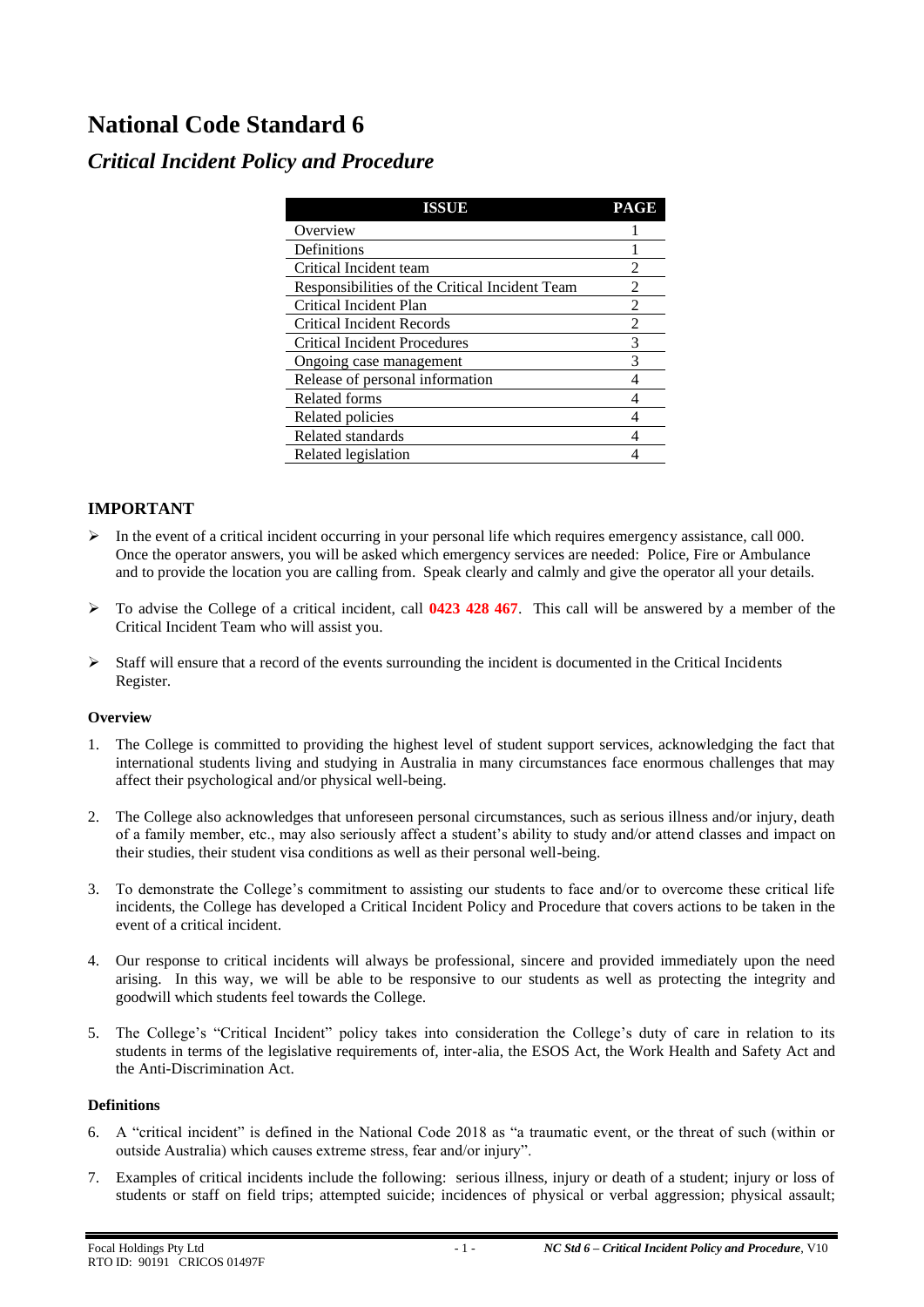students or staff witnessing physical or verbal acts of aggression or criminal activities; natural disasters; fire, bombthreats, explosions, gas or chemical hazards; sexual assault or drug abuse.

#### **Critical incident team**

- 8. The College has a Critical Incident Team which is designed to assist the Chief Executive Officer in implementing the critical incident plan if a critical incident arises. The members of the Critical Incident Team are the Chief Executive Officer (chair of the Team), National Manager (Lisa White) and designated member of the College's Student Support staff.
- 9. In addition, each and every member of staff is authorised, where the need arises, to contact emergency services immediately upon becoming aware of a critical incident and then contacting a member of the Critical Incident Team.
- 10. A member of the Critical Incident Team will be available by contacting **0423 428 467** (mobile number) at any time a student requires urgent assistance.
- 11. The above-mentioned contact officers will have available information regarding local emergency contact numbers and/or providers of community and/or welfare support services, such as free and/or paid counselling services, Ethnic Associations, government departments, etc. Such information is also provided to students in the College's Student Handbook.

#### **Responsibilities of the Critical Incident Team**

- 12. The Critical Incident Team will convene immediately upon being notified by a staff or student of a critical incident. At that point, the Critical Incident Team is responsible for developing a critical incident plan to respond to the particular incident and ensuring that the critical incident procedure described below is followed.
- 13. As well as responding to critical incidents as they occur, the Critical Incident Team is responsible for:
	- 13.1. reviewing and updating the critical incident policy;
	- 13.2. analysing and reviewing the response of the College to critical incidents and recommending and implementing any improvements to the critical incident procedures of the College. Input from staff and students should be sought in such reviews;
	- 13.3. implementing any strategies to assist the College in better responding to critical incidents;
	- 13.4. notifying staff and students about the critical incident policy; and
	- 13.5. attending to other aspects of the critical incident policy as and when they arise.

#### **Critical Incident Plan**

14. The Critical Incident Team will convene immediately upon being notified by a staff or student of a critical incident (see further procedure below). At that point, the Critical Incident Team is responsible for developing a critical incident plan to respond to the particular incident.

#### **Critical Incident Records**

- 15. An authorised member of the Critical Incident Team is to document any information relating to critical incidents in a Critical Incidents Register.
- 16. The "Critical Incidents" Register must include details such as:
	- 16.1. the nature of the incident,
	- 16.2. time reported,
	- 16.3. location,
	- 16.4. advice provided to student,
	- 16.5. assistance provided to student (e.g. organising interpreters)
	- 16.6. referrals given to student (e.g. police, ethnic associations, doctors, counsellors, solicitors, etc.)
	- 16.7. time and manner reported to senior management
	- 16.8. action taken
	- 16.9. follow-up contact details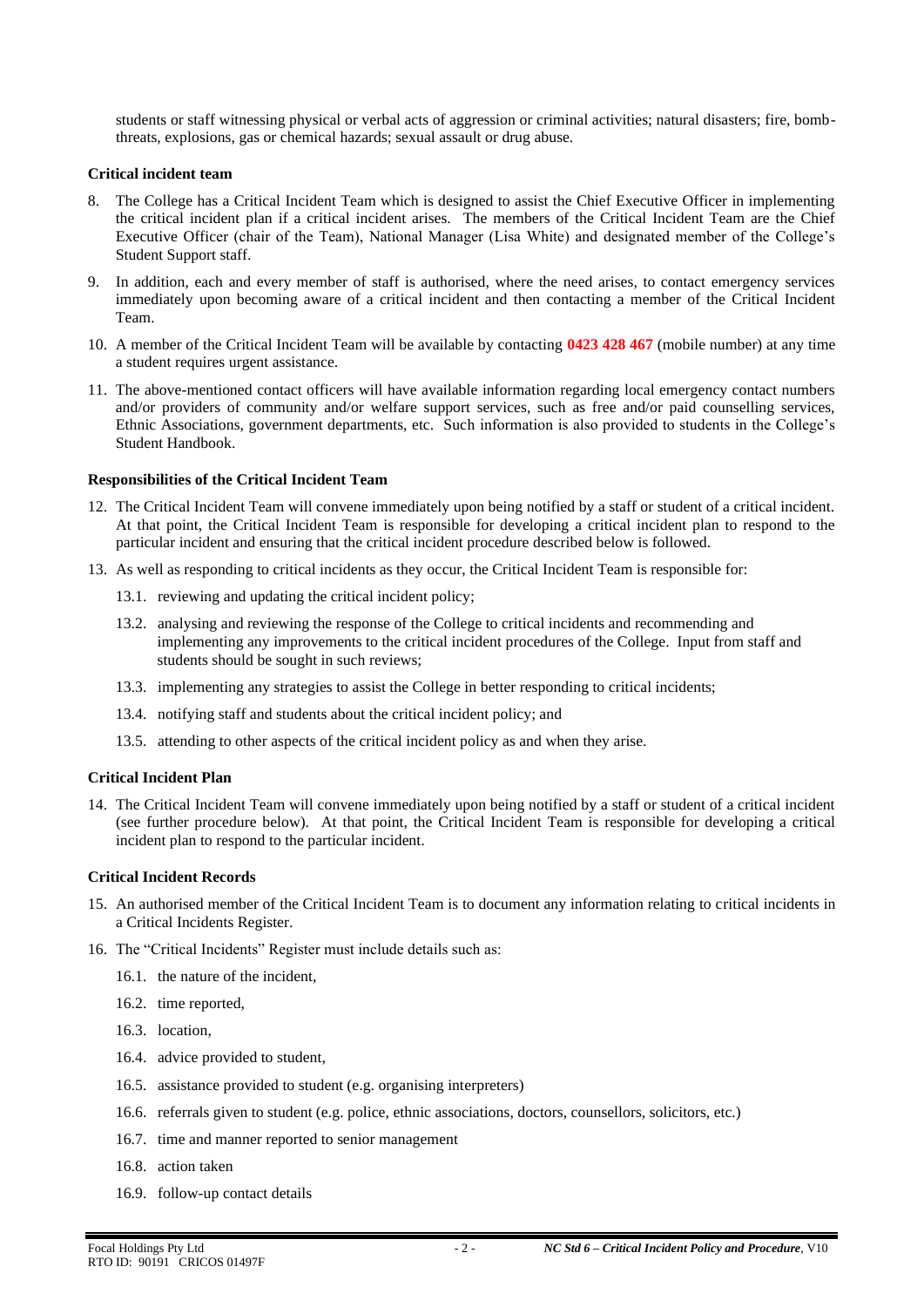- 17. Student Support staff will also monitor the situation and document the outcomes, so that on-going assistance may be provided if, as and when required.
- 18. Any student who considers that they need personal assistance should feel free to contact the College's Support Service staff for help. All discussions will be treated with the utmost confidentiality and a student's privacy will be respected at all times.

#### **Critical Incident Procedure**

- 19. If a critical incident occurs which requires emergency assistance (such as the death or injury or a student), a member of staff or Critical Incident Team (whoever is first notified of the incident) should contact 000 for emergency relief (Police, Fire or Ambulance).
- 20. In all other instances, contact should be made with a member of the Critical Incident Team on **0423 428 467** (mobile telephone number available 24 hours a day).
- 21. The person/s in the Critical Incident Team who first became aware of the critical incident must notify immediately the National Manager.
- 22. The Critical Incident Team will promptly develop a critical incident plan which will involve:
	- 22.1. accessing student record to verify student details, including contact information. The Chief Executive Officer and National Manager (both members of the Critical Incident Team) have access to student records for verifying details to assist emergency services. Personal information (such as address details) should only be released where the individual is incapacitated and unable to provide these details themselves – see further information on privacy and personal information disclosure below;
	- 22.2. gather background details of the incident from the informing source if possible and appropriate;
	- 22.3. contact the Police Department, the Department of Home Affairs or its successor (for international students), the student's family.
	- 22.4. confirm that the Police or Emergency Service has been in contact with next of kin/family. An interpreter may be required to contact next of kin/family;
	- 22.5. assess the situation and organise any additional support required. This may involve liaison with offer staff members or external support organisations such as the Salvation Army - Phone 13 72 58 or Mission Australia 02-9219 2000. Counseling for staff and students may also need to be provided and will be arranged by the Critical Incident Team. Regard should at all times be had to the restrictions on the disclosure of personal information when dealing with third parties – see further below.
- 23. The critical incident plan, and its implementation, must be recorded in writing. Such records must be kept in the Critical Incidents Register and appropriate notations made in the students file. See further 'Critical Incident Records' section above.
- 24. An authorised delegate of the Critical Incident Team will, where necessary and appropriate, provide advice on the incident to relevant staff members and students. Any such notification will be made with due regard to the sensitivities of the critical incident and the need to protect the needs and personal details of the persons involved and the wishes of their family.
- 25. If the critical incident involves an overseas student, the Critical Incident Team may also need to advise the relevant Consulate/Embassy.
- 26. All comment to the media may be made by the Chief Executive Officer only.
- **27.** Any direct contact with the family/next of kin in an official capacity is to be through the Chief Executive Officer or National Manager.

#### **Ongoing Case Management**

- 28. The Critical Incident Team will arrange for an authorised member of the team to be responsible for managing the case on an ongoing basis including, where necessary, liaison with emergency services personnel, medical professionals, and family. Contact with family may be required to assist with travel and accommodation plans.
- 29. In the event of a student death, the National Manager (or some other appropriate person authorised by the critical Incident Team) will arrange for a letter of condolence and flowers to be provided to the student's next of kin on behalf of the College.
- 30. If the critical incident results in the inability of the student to conclude their studies and the student wishes to cancel their enrolment or the incident results in the student's death, the Ccritical Incident Team is responsible for ensuring